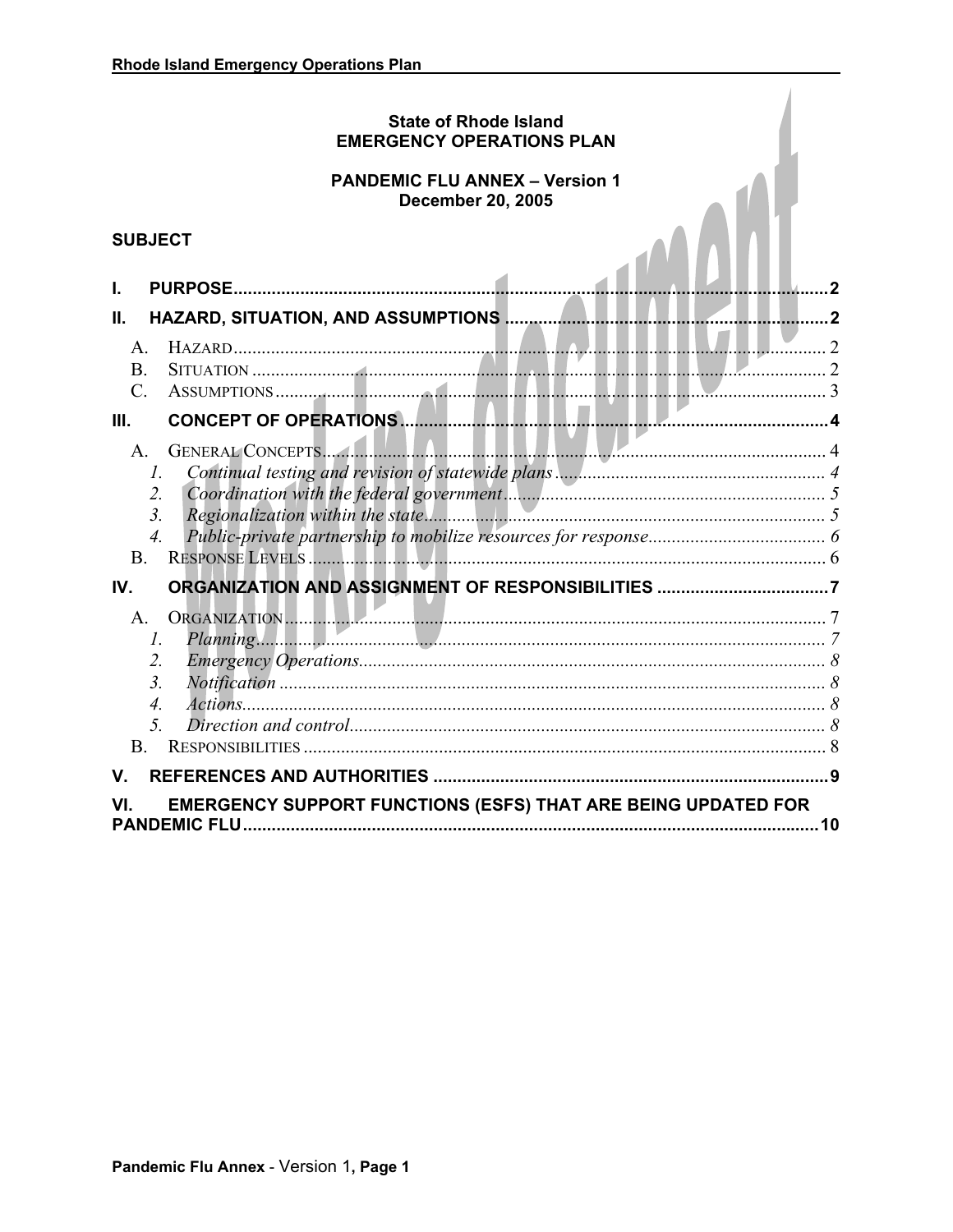# **I. PURPOSE**

The nature of a pandemic flu emergency is different from other emergencies for which State agencies plan. An outbreak of the pandemic influenza virus in Rhode Island will be statewide, affect up to 50% of the workforce, and last for up to two months. The Pandemic Flu Annex to the State Emergency Operations Plan (EOP) contemplates the implications of such an emergency on the plans and systems that are activated under the current version of the EOP. Some plans and systems will not change, but others will. Until the State EOP is officially revised as needed to meet the needs of a pandemic flu emergency, this Annex includes notes on the activities specific to pandemic flu response for some primary State agencies and their private sector partners. This Annex stands apart from, but relates to, the Department of Health's Pandemic Influenza Plan, which serves as the plan for implementing Emergency Support Function 8 – Health and Medical Services during a pandemic influenza event.

# **II. HAZARD, SITUATION, AND ASSUMPTIONS**

### **A. Hazard**

An influenza pandemic is a global outbreak of disease that occurs when three conditions are met: a new influenza A virus appears or "emerges" in the human population, it causes serious illness in people, and it spreads easily from person to person worldwide. This is different from seasonal outbreaks or "epidemics" of influenza, which are caused by subtypes of influenza viruses that are already in existence among people.<sup>1</sup> The 20th century witnessed three influenza pandemics of note, the "Spanish flu" of 1918-1919, the "Asian flu" of 1957-1958, and the "Hong Kong flu" of 1968-69. Each pandemic led to higher-than-usual rates of infection, illness, and death in the population worldwide.

Just like seasonal flu, a pandemic flu virus will be spread by coughing and sneezing. People infected with a pandemic flu virus will be contagious 24-48 hours before they display symptoms of infection. Public health officials estimate that during a pandemic, every one person with the disease will transmit the disease to two or three additional people. Because people do not have pre-existing immunity to a new virus, a pandemic flu virus will result in more serious disease in humans than seasonal flu. The World Health Organization estimates that international air travel may cause the influenza virus to infect all countries within three months of its emergence, no matter where it originates.<sup>2</sup>

### **B. Situation**

There is no pandemic flu in the world today, but recent reports of a new influenza virus infection transmitted from birds to humans in Asia have drawn attention to the possibility that pandemic flu could arrive in the U.S. soon.

The subtype of avian influenza that is currently receiving the most attention is Influenza A H5N1, which has caused severe outbreaks of illness among birds in Southeast Asia. This strain has caused illness in 130 humans in five countries (Cambodia, China, Indonesia, Thailand, and Viet Nam), and resulted in 67 human deaths. $3$  In all these

 $\overline{a}$ 

<sup>1</sup> www. http://www.cdc.gov/flu/pandemic/

<sup>&</sup>lt;sup>2</sup> http://www.who.int/csr/disease/influenza/pandemic10things/en/index.html

<sup>&</sup>lt;sup>3</sup> Pandemic Influenza Update, www.cdc.gov, November 23, 2005.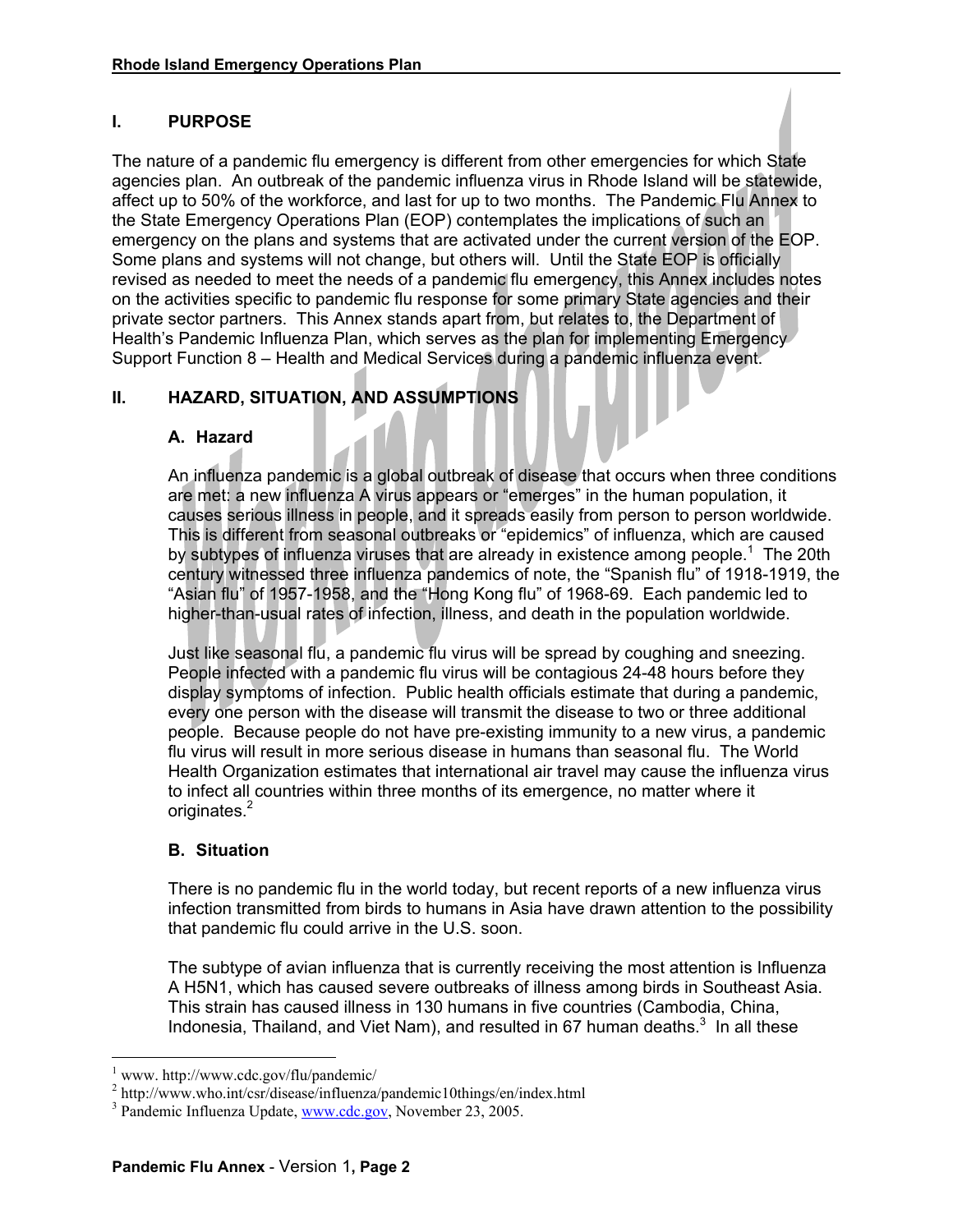cases, persons infected with H5N1 influenza virus were in close contact with sick birds and therefore experienced symptoms and complications more severe than what would be caused by a strain of the virus that has mutated so that it can spread easily from person to person. The H5N1 influenza virus has not yet mutated to a form in which it is transmitted human to human.

There have been no reported cases of Influenza A H5N1 in birds in North America. Even if there is an outbreak of this subtype of influenza among birds here, it would not necessarily lead to pandemic flu among humans. If the disease is contagious from birds to humans, only humans that have close contact with bird droppings or sick birds themselves are at risk of contracting the disease. Pandemic flu will only emerge if the virus changes in such a way that it can spread from human to human.

### **C. Assumptions**

- Susceptibility to the pandemic influenza virus will be universal.
- The clinical disease attack rate will likely be 30% or higher in the overall population during the pandemic. Illness rates will be highest among schoolaged children (about 40%) and decline with age. Among working adults, an average of 20% will become ill during a community outbreak.
- Some persons will become infected but not develop clinically significant symptoms. Asymptomatic or minimally symptomatic individuals can transmit infection and develop immunity to subsequent infection.
- Of those who become ill with influenza, 50% will seek outpatient medical care.
- Rates of absenteeism will depend on the severity of the pandemic.

The estimates of illnesses, medical care required, and deaths in Rhode Island due to pandemic flu (Table 1) assume that an effective vaccine or anti-viral will not be widely available to prevent spread of the disease or significantly reduce its symptoms. A pandemic may occur in two or more waves of influenza activity, each wave lasting about two months. The second wave may occur three to twelve months after the end of the first wave, and have about the same health impact as the first wave. Health care workers and first responders will become infected at about the same rate as the rest of the population.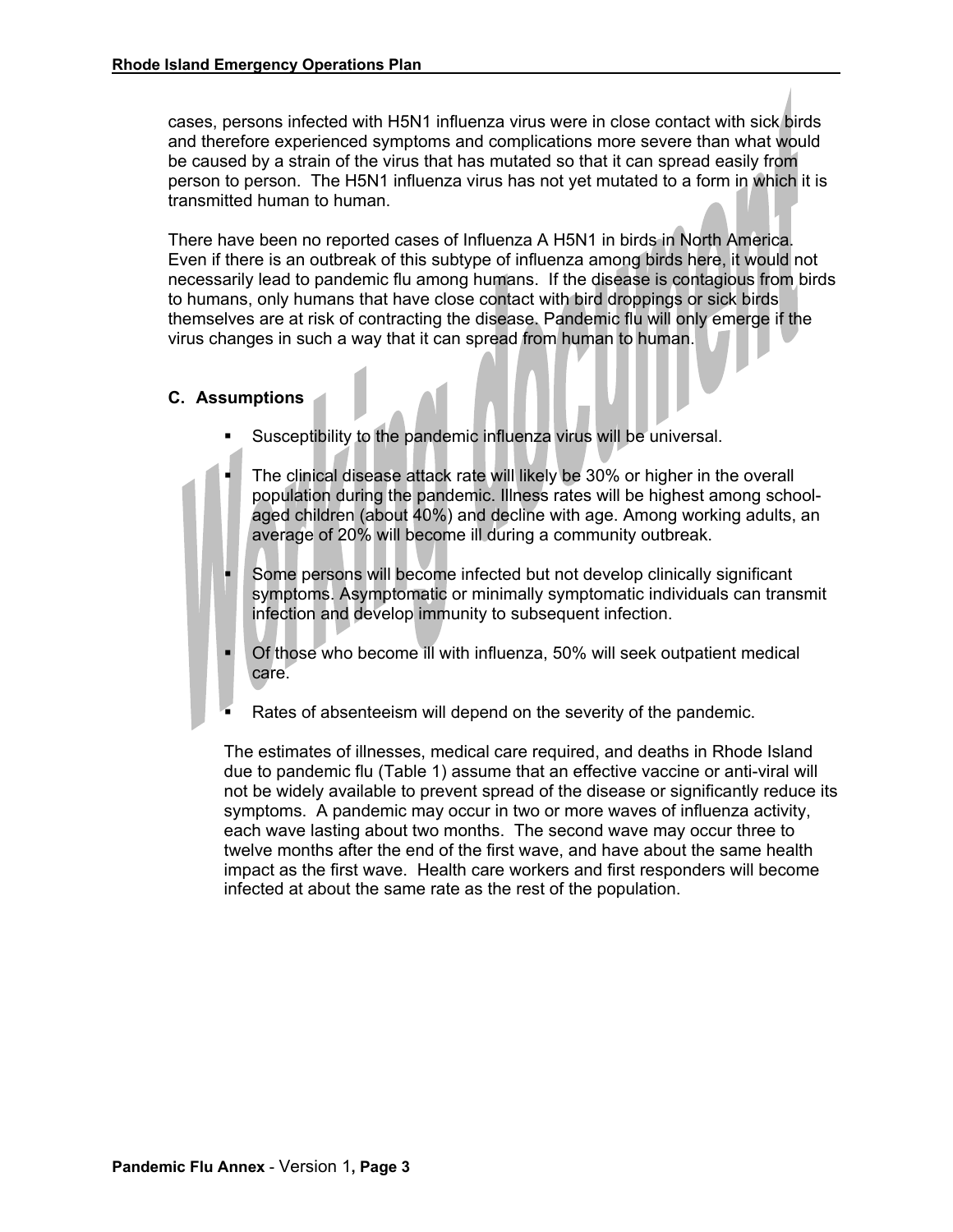| rabic 1. Louinated cases of illitess darling panaerine na in Nioue Island |                          |                 |  |  |
|---------------------------------------------------------------------------|--------------------------|-----------------|--|--|
| Average                                                                   | <b>Moderate Severity</b> | Severe          |  |  |
| Flu Season<br>Flu Pandemic                                                |                          | Flu Pandemic    |  |  |
| <b>Estimate</b>                                                           | <b>Estimate</b>          | <b>Estimate</b> |  |  |
| 4 months                                                                  | 2 months                 | 2 months        |  |  |
|                                                                           |                          |                 |  |  |
| 125,000                                                                   | 250,000                  | 300,000         |  |  |
| 25,000                                                                    | 100,000                  | 150,000         |  |  |
| 670                                                                       | 3,027                    | 34,650          |  |  |
| 50                                                                        | 425                      | 5197            |  |  |
| 25                                                                        | 227                      | 2,599           |  |  |
| 120                                                                       | 731                      | 6,661           |  |  |
|                                                                           |                          |                 |  |  |

| Table 1: Estimated cases of illness during pandemic flu in Rhode Island |  |
|-------------------------------------------------------------------------|--|
|-------------------------------------------------------------------------|--|

During a flu pandemic, more Rhode Islanders will experience flu symptoms and complications that will require hospitalization or even intensive care. At the same time that demand on the health care system increases, the health care workforce will be reduced due to illness (see Table 2.) The number of patients seeking treatment for flu (in addition to emergency and chronic health needs that exist in a non-pandemic situation) is estimated to be, on average, 2,252 daily over the two month course of the pandemic.

| <b>Health care worker</b>   | Currently in RI | <b>Estimated</b> |
|-----------------------------|-----------------|------------------|
|                             |                 | number available |
|                             |                 | during a         |
|                             |                 | pandemic         |
| <b>Physicians</b>           | 3,021           | 1,500            |
| Nurses (RN, NP, LPN, CNA)   | 21,225          | 10,750           |
| <b>Physician Assistants</b> | 164             | 82               |
| Pharmacists (and aides)     | 2,000           | 1,000            |
| <b>EMTs</b>                 | 4,279           | 2,140            |

*Table 2: Estimated supply vs. demand for health care services during pandemic flu* 

Depending on the virulence of the strain of the influenza virus that appears in a pandemic, many more deaths can be expected than during a normal flu season. These deaths may affect children, young adults, and generally healthy adults, as well as populations that are traditionally susceptible to complications from the flu.

### **III. CONCEPT OF OPERATIONS**

### **A. General Concepts**

1. Continual testing and revision of statewide plans

Emergency planning is an iterative process. Rhode Island's Statewide Pandemic Flu Working Group will update pandemic flu plans as the federal government updates its guidance to states, as Rhode Island coordinates its plan with neighboring states, and as State agencies, cities, towns, and local businesses learn from testing their plans in local exercises.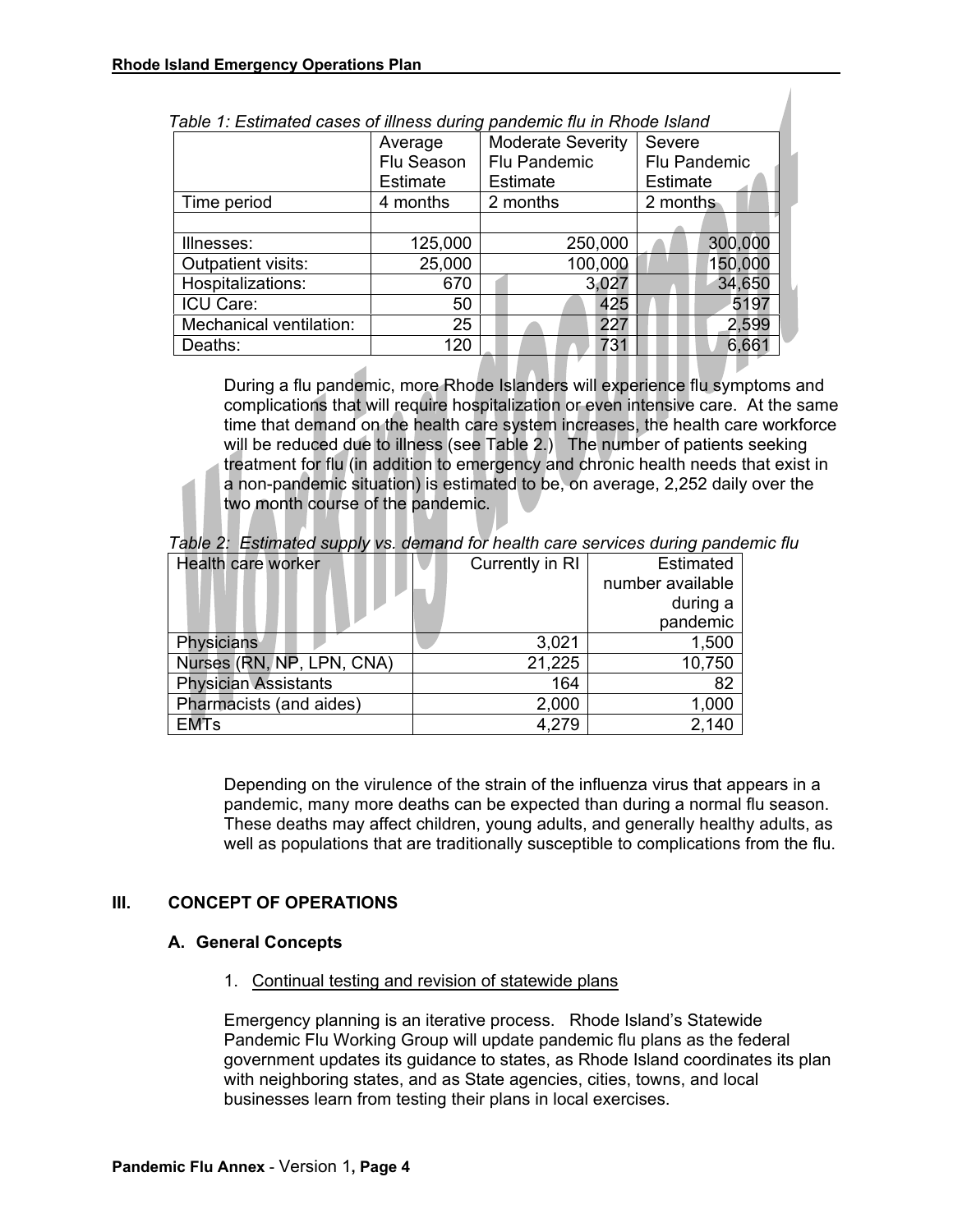#### 2. Coordination with the federal government

Because pandemic flu will be an international and national event, Rhode Island will rely on federal agencies such as the U.S. Department of Health and Human Services (DHHS) and U.S. Department of Homeland Security (DHS), and national organizations such as the Association of State and Territorial Health Officers (ASTHO), to provide guidance to states on issuing policies during a pandemic that are consistent across states. In turn, Rhode Island officials will inform the development of these policies based on local conditions. One example of a policy that is critical for coordination is the order in which health care workers and others will be prioritized to receive vaccine or anti-viral treatment if available.

When a pandemic flu strain emerges and arrives in the U.S., the Centers for Disease Control and Prevention (CDC) will closely monitor and track its spread based on data from the states. Rhode Island currently contributes to these surveillance activities by reporting data on flu activity in Rhode Island.

The federal government currently has plans to purchase courses of anti-viral treatment, if available, for states to distribute. Rhode Island will work with federal agencies to obtain sufficient anti-virals at a cost shared by state and federal government.

#### 3. Regionalization within the state

Rhode Island is already regionalized to coordinate local responses to emergency events, as evidenced by existing local emergency planning committees, emergency medical service regions, and city and town mutual aid agreements. Because the health care system will be on the front lines during a flu pandemic, new health care regions that coincide with established regions for medical and non-medical service delivery will be activated during a pandemic flu event (see Table 3). These regions will include hospitals and alternate care sites that may be used to address steep increases in demand for acute care services during a pandemic flu event. Hospitals will coordinate the use of health care personnel and non-medical volunteers to deliver care at these sites and at other health care facilities. Additionally, hospitals will work with RIEMA and other volunteer organizations in order to deploy equipment and physical resources that are essential for the delivery of mass care at alternate care sites.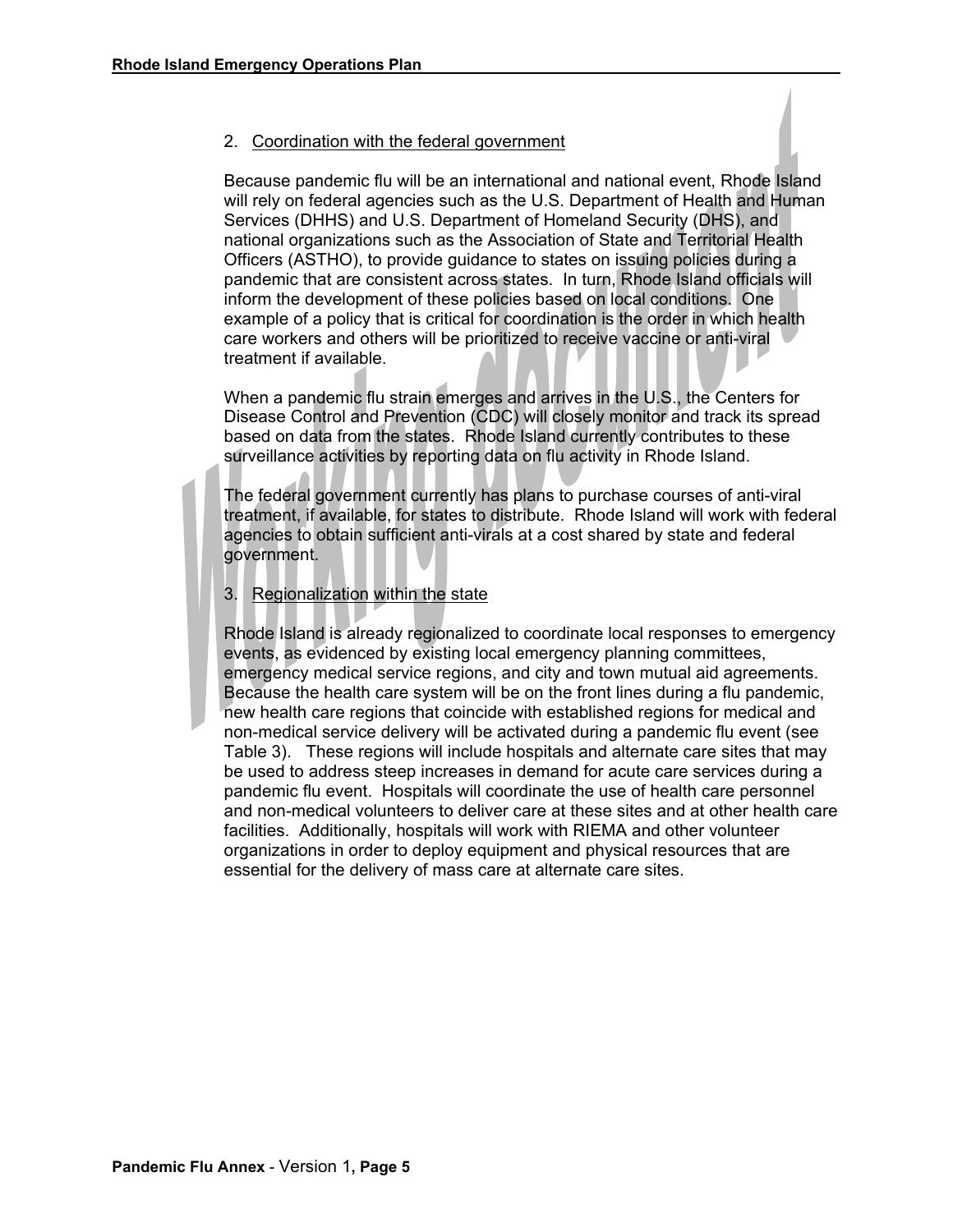| i abie 3. Health care service regions and proposed coordinating nospital     |                       |
|------------------------------------------------------------------------------|-----------------------|
| Health Care Service Regions (from North to South)                            | Hospital              |
| Burrillville, North Smithfield, Woonsocket<br>٠                              | Landmark              |
| Cumberland, Lincoln, Central Falls, Pawtucket<br>٠                           | Memorial              |
| Glocester, Smithfield, Johnston, North Providence<br>٠                       | Fatima                |
| Foster, Scituate, Cranston<br>٠                                              | <b>Roger Williams</b> |
| Providence<br>٠                                                              | Rhode Island          |
| East Providence, Barrington, Warren, Bristol<br>٠                            | Miriam                |
| Jamestown, Portsmouth, Middletown, Newport, Tiverton, Little<br>٠<br>Compton | <b>Newport</b>        |
| Coventry, West Warwick, Warwick, West Greenwich, East<br>٠<br>Greenwich      | Kent                  |
| Exeter, North Kingstown, Richmond, South Kingstown,<br>٠<br>Narragansett     | South County          |
| Hopkinton, Westerly, Charlestown, New Shoreham                               | Westerly              |

*Table 3: Health care service regions and proposed coordinating hospital* 

RIEMA is also developing regional Emergency Operations Centers (EOCs) that will coordinate with these health care service regions to assure the fair and efficient distribution of non-medical goods and services in each region during a pandemic flu event. These regional EOCs will manage resources within their regions first, and call to the statewide EOC for additional assistance as needed.

4. Public-private partnership to mobilize resources for response

Ongoing planning and exercise efforts – up until the time of a pandemic outbreak – will be done in a public-private partnership. Similarly, the extraordinary cost of supplies, equipment, and personnel needed to treat and care for people infected with pandemic flu, and to support the psycho-social needs of first responders and other medical and non-medical care providers, must be borne jointly by federal and state government and commercial insurers, businesses, and health care providers in the private sector. The effort to disseminate public information during a pandemic flu event also depends upon partnership between private sector media outlets (to keep news sources open) and state agencies (to develop public health messages.)

### **B. Response Levels**

The World Health Organization (WHO) has defined six phases of a pandemic to assist with planning and response activities (see Table 4). The federal government will identify and declare each phase for the purposes of coordinating national, state and local response. The response activities for pandemic flu will escalate according to these Pandemic Phases.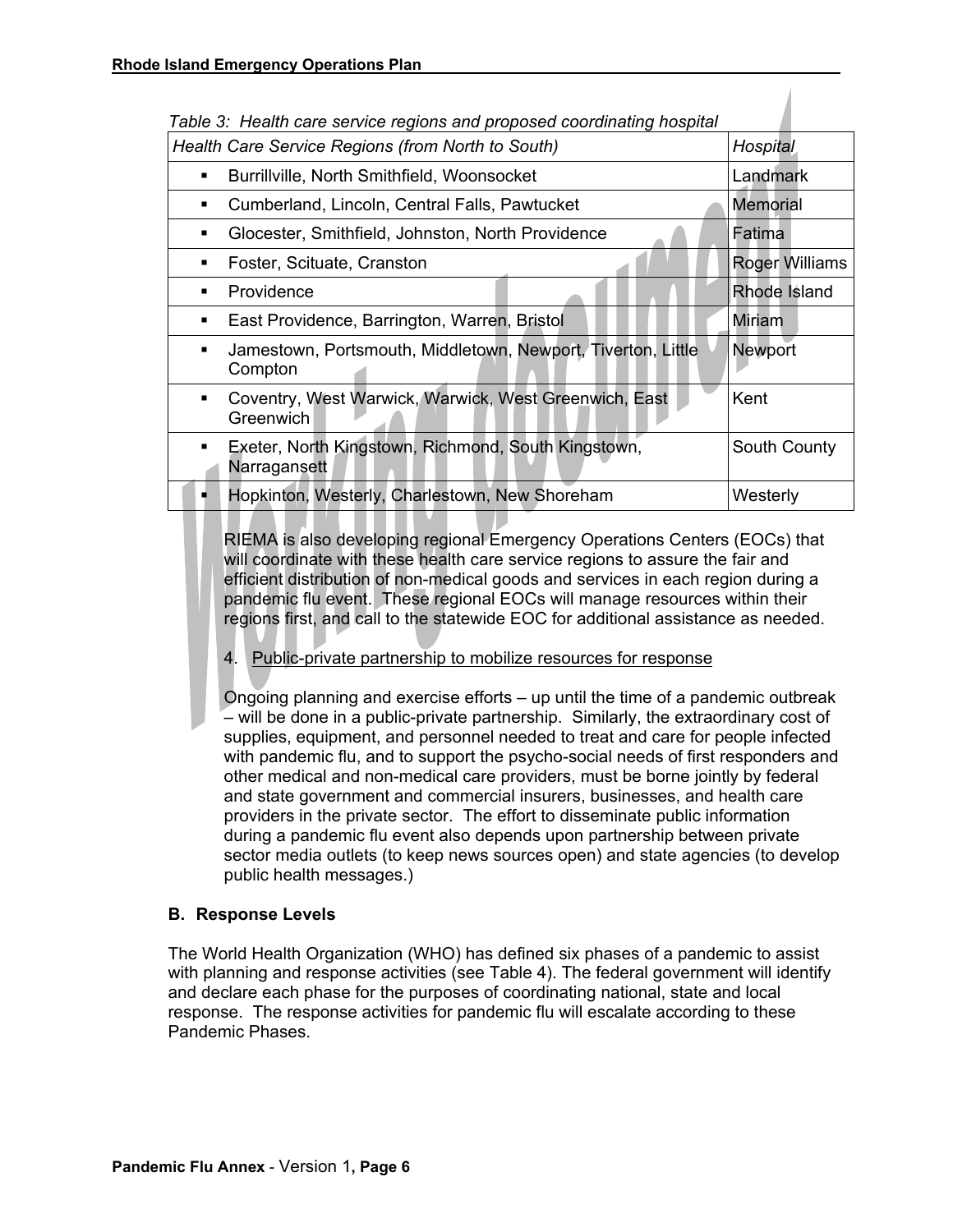The world is currently in Phase 3, a Pandemic Alert period, because humans in Southeast Asia have been infected with a new subtype of the influenza virus but humanto-human transmission of the disease is rare.

| , avic 7. 11. 10 . andchill . nascs<br><b>WHO Pandemic Phase</b> | <b>Definition</b>                                                                                                                                                                                                                                      |
|------------------------------------------------------------------|--------------------------------------------------------------------------------------------------------------------------------------------------------------------------------------------------------------------------------------------------------|
| Inter-Pandemic Period<br>Phase 1.                                | No new influenza virus subtypes have been detected in<br>humans. An influenza virus subtype that has caused<br>human infection may be present in animals. If present in<br>animals, the risk of human infection or disease is<br>considered to be low. |
| Inter-Pandemic Period<br>Phase 2.                                | No new influenza virus subtypes have been detected in<br>humans. However, a circulating animal influenza virus<br>subtype poses a substantial risk of human disease.                                                                                   |
| Pandemic Alert<br>Phase 3.                                       | Human infection(s) with a new subtype but no human-<br>to-human spread or at most rare instances of spread to<br>a close contact.                                                                                                                      |
| <b>Pandemic Alert</b><br>Phase 4.                                | Small cluster( $s$ ) with limited human-to-human<br>transmission but spread is highly localized, suggesting<br>that the virus is not well adapted to humans.                                                                                           |
| <b>Pandemic Alert</b><br>Phase 5.                                | Larger cluster(s) but human-to-human spread is still<br>localized, suggesting that the virus is becoming<br>increasingly better adapted to humans but may not yet<br>be fully transmissible (substantial pandemic risk).                               |
| <b>Pandemic Period</b><br>Phase 6.                               | Pandemic phase: increased and sustained transmission<br>in the general population.                                                                                                                                                                     |
| Post-Pandemic                                                    | Return to the Inter-Pandemic Period (Phase 1).                                                                                                                                                                                                         |

# *Table 4: WHO Pandemic Phases*

### **IV. ORGANIZATION AND ASSIGNMENT OF RESPONSIBILITIES**

#### **A. Organization**

#### 1. Planning

A Statewide Pandemic Flu Working Group, comprised of state officials, city and town officials, private citizens, businesses, community organizations, and colleges and universities supervises and coordinates ongoing planning and exercise activities across all sectors. The focus of planning is on how essential service providers will continue operations during a pandemic flu.

Hospitals, other health care providers, the Department of Health, RIEMA, and other volunteer organizations will participate in testing the concept of health care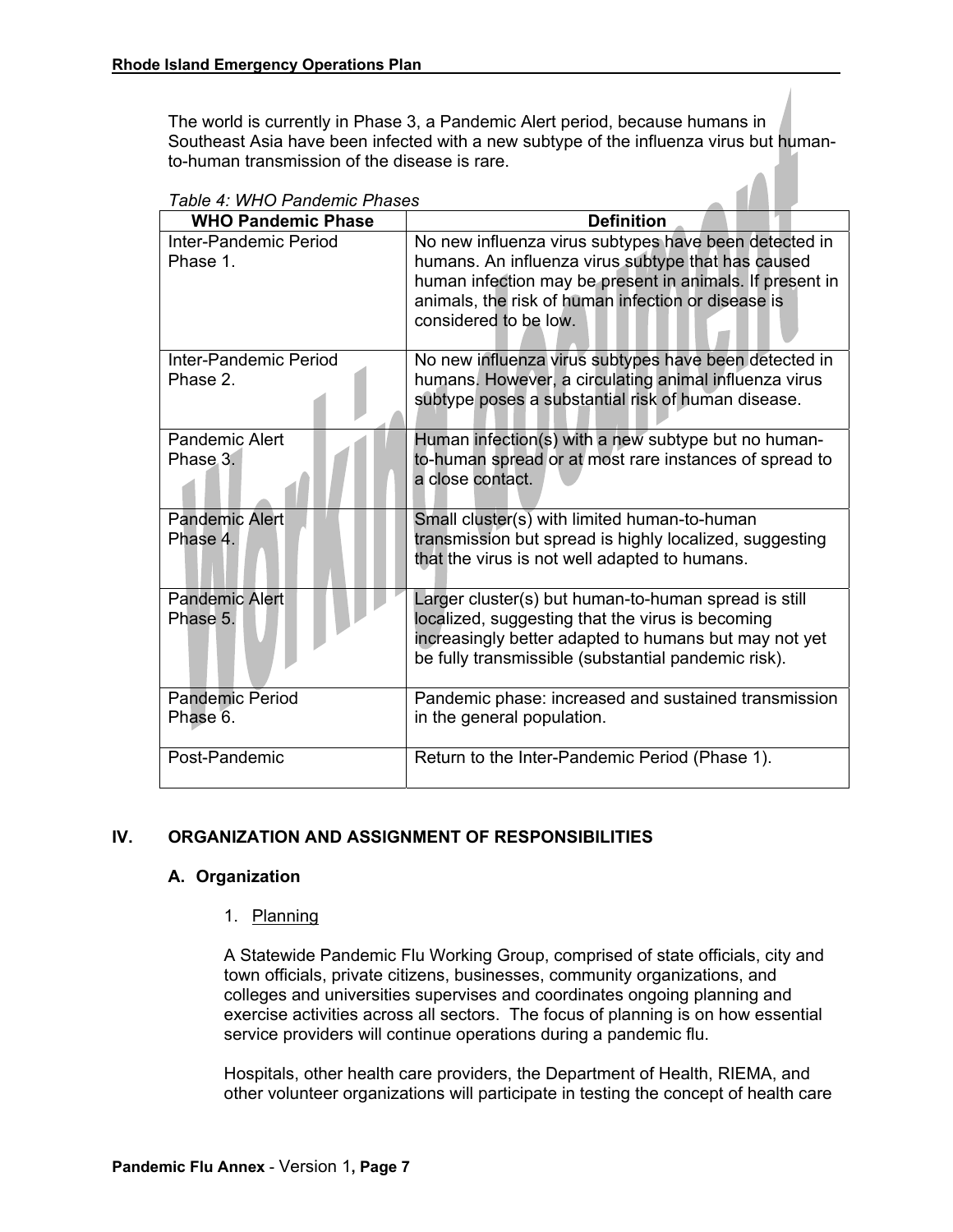service regions, and revise those plans accordingly. These regions will be used to organize the equitable and efficient delivery of health care services during a flu pandemic.

Ethicists will advise the prioritization of populations that would receive vaccines and/or anti-viral treatments (if available), as well as determine a system for distributing other limited supplies equitably over a sustained Pandemic Period.

The Statewide Pandemic Flu Working Group will coordinate plans for making the necessary public-private investment in medication and other supplies that could help slow the transmission of disease during a pandemic flu event.

### 2. Emergency Operations

Once the arrival of the pandemic is declared – either on the basis of state or national surveillance – RIEMA activates the State's Emergency Operations Center (EOC) to coordinate the escalation of statewide pandemic flu response activities according to the scope and severity of the disease and its transmission. The EOC operates for as long as pandemic flu conditions pose a threat to the health and safety of all Rhode Islanders.

### 3. Notification

The Joint Information Center (JIC) is activated once a pandemic is declared. The JIC will notify all State agencies, as well as cities, towns, businesses, colleges and universities, faith-based organizations, and community groups, and provide guidance on implementing existing pandemic flu response plans for continuity of operations, continuity of government, and continuity of business. The JIC will broadcast important messages regarding infection control measures and other public health education. Businesses, schools, and providers of critical infrastructure services will receive messages from the EOC and the JIC regarding recommendations to close facilities and reduce congregate activities.

4. Actions

Refer to State EOP and ESFs that have been revised to address needs that arise during pandemic flu.

5. Direction and control

Refer to State EOP for incident command structure.

#### **B. Responsibilities**

Each ESF that is activated has designated primary and support agencies, organizations that provide private and volunteer support, and federal agencies that play a role in implementing pandemic flu response activities.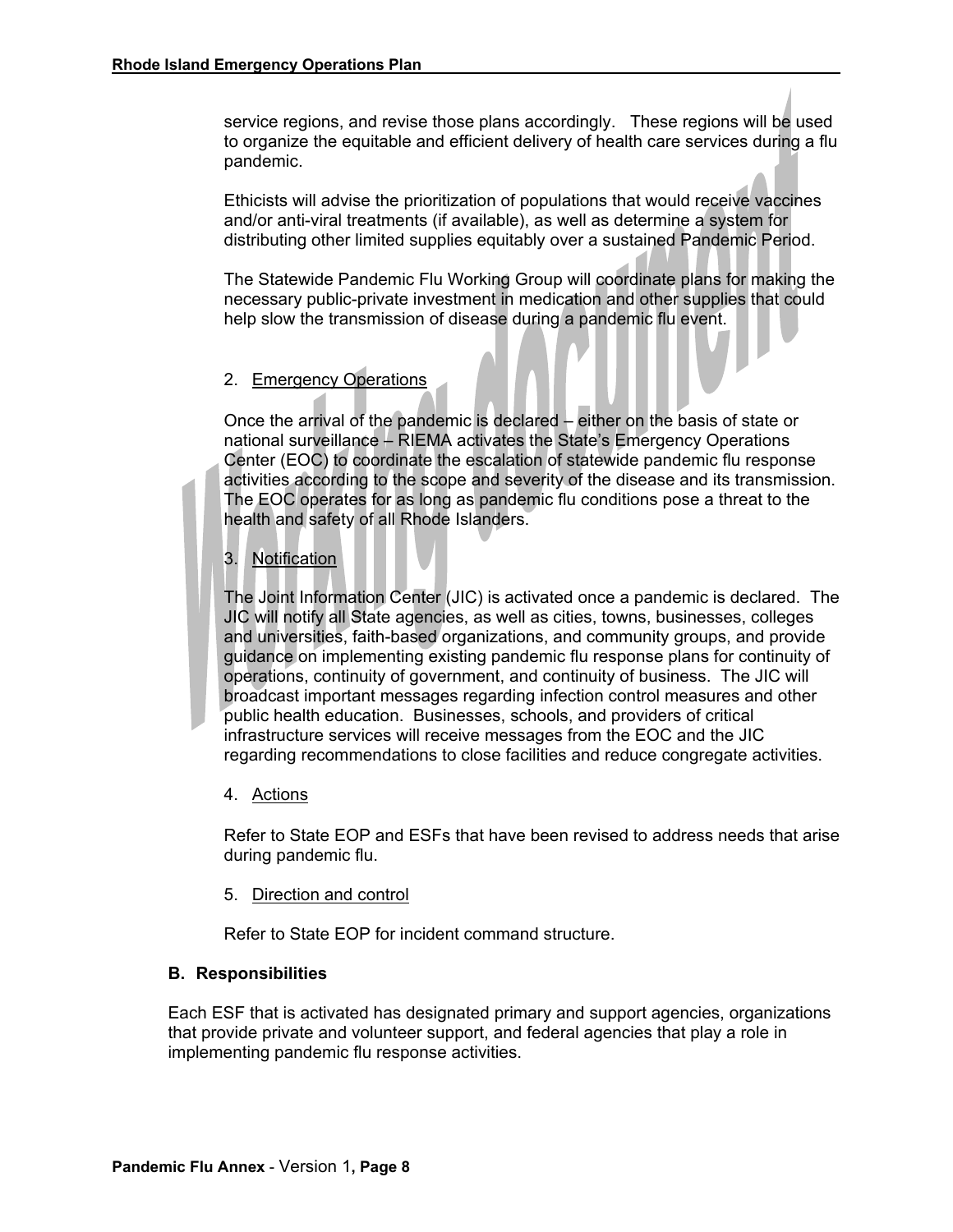These agencies and organizations are responsible for developing and maintaining pandemic flu response plans on an ongoing basis.

### **V. REFERENCES AND AUTHORITIES**

[To be completed by a an inter-departmental group of state agencies' attorneys, led by legal counsel from the Governor's Office and Department of Administration, that is reviewing and answering all legal questions that arise in a manner that is transparent and accountable to the public.]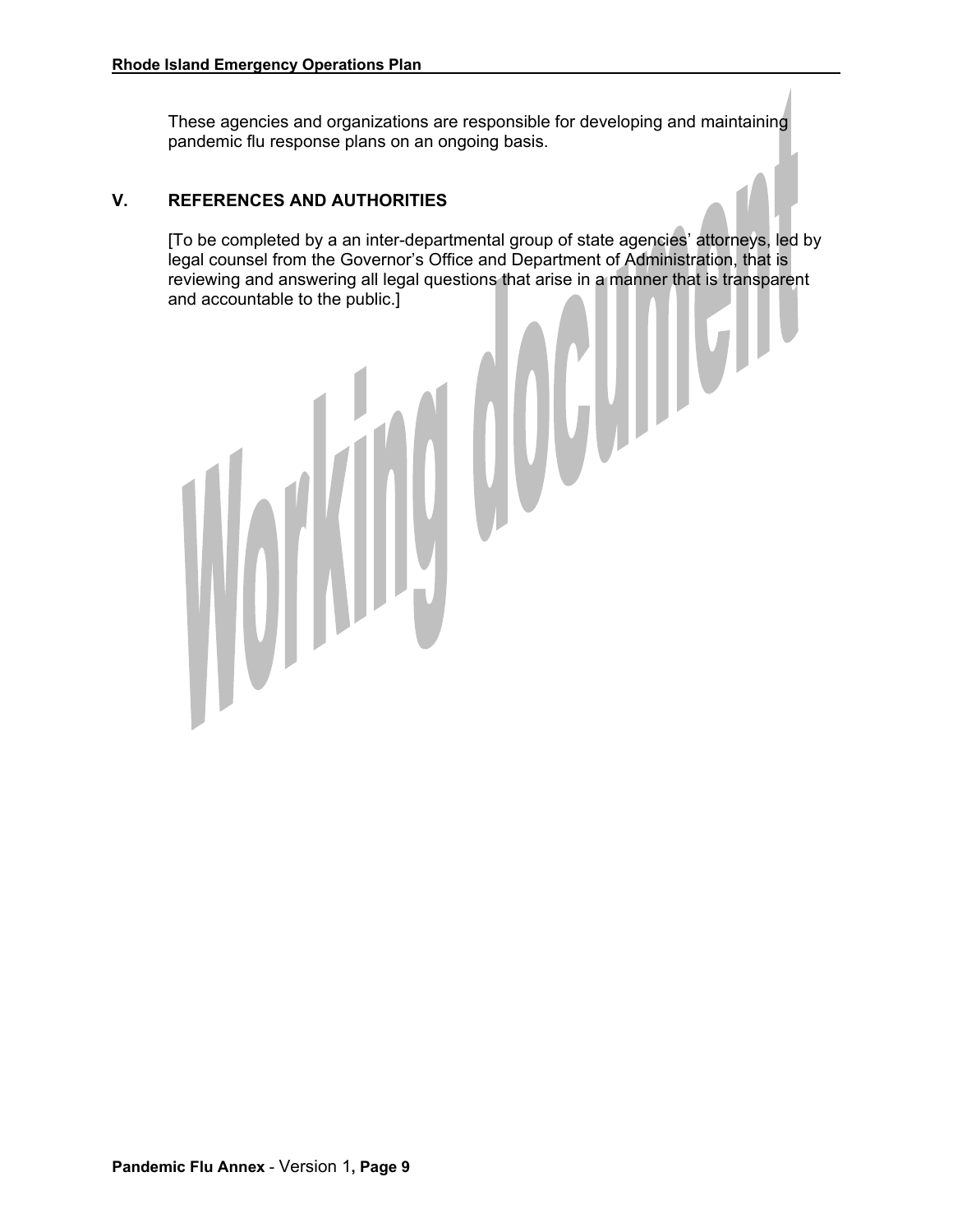# **VI. EMERGENCY SUPPORT FUNCTIONS (ESFS) THAT ARE BEING UPDATED FOR PANDEMIC FLU**

| <b>Emergency Support Function (ESF)</b>                                                            | <b>Agency Updating Section</b>     |
|----------------------------------------------------------------------------------------------------|------------------------------------|
| 1 Transportation                                                                                   | Department of Transportation       |
| Planning group has met and work is progressing.                                                    |                                    |
| Group has identified key questions that need to be                                                 |                                    |
| answered for adequate planning.                                                                    |                                    |
|                                                                                                    |                                    |
| 2 Communications                                                                                   | Department of Administration       |
| Planning group has met and work is progressing.                                                    | (new assignment)                   |
| Group has identified the existing systems in place                                                 |                                    |
| and systems planned for future implementation that                                                 |                                    |
| have application to pandemic flu conditions.                                                       |                                    |
|                                                                                                    |                                    |
| 3 Public Works and Engineering                                                                     | Department of Transportation       |
| Planning group has met and work is progressing.                                                    |                                    |
|                                                                                                    |                                    |
| 4 Firefighting                                                                                     | <b>Emergency Management Agency</b> |
| Planning group has met and work is progressing.                                                    |                                    |
|                                                                                                    |                                    |
| 5 Information and Planning                                                                         | <b>Emergency Management Agency</b> |
| Planning group has met and work is progressing.                                                    |                                    |
| Group has identified possible private sector support                                               |                                    |
| for providing and staffing informational platforms                                                 |                                    |
| during under pandemic conditions.                                                                  |                                    |
|                                                                                                    |                                    |
| 6 Mass Care                                                                                        | <b>Emergency Management Agency</b> |
| Planning group has met and work is progressing.                                                    |                                    |
|                                                                                                    |                                    |
| 6A - Social Services (NEW ESF)                                                                     | Office of Health and Human         |
| Given the newness of this topic, the planning group                                                | Services (new assignment)          |
| is in its early stages.                                                                            |                                    |
|                                                                                                    |                                    |
| 7 Resource Support                                                                                 | Department of Administration       |
| Planning group has met and work is progressing.                                                    |                                    |
| 8 Public Health and Medical                                                                        |                                    |
|                                                                                                    | Department of Health               |
| Planning group has met and work is progressing.                                                    |                                    |
| Group issued an updated version of their existing<br>Pandemic Influenza Plan on December 20, 2005. |                                    |
|                                                                                                    |                                    |
| 9 Search and rescue                                                                                | <b>Rhode Island State Police</b>   |
| Existing ESF is suitable for use under pandemic                                                    |                                    |
| conditions.                                                                                        |                                    |
|                                                                                                    |                                    |
| 10 Hazardous Material                                                                              | Department of Environmental        |
| Existing ESF is suitable for use under pandemic                                                    | Management                         |
| conditions.                                                                                        |                                    |
|                                                                                                    |                                    |